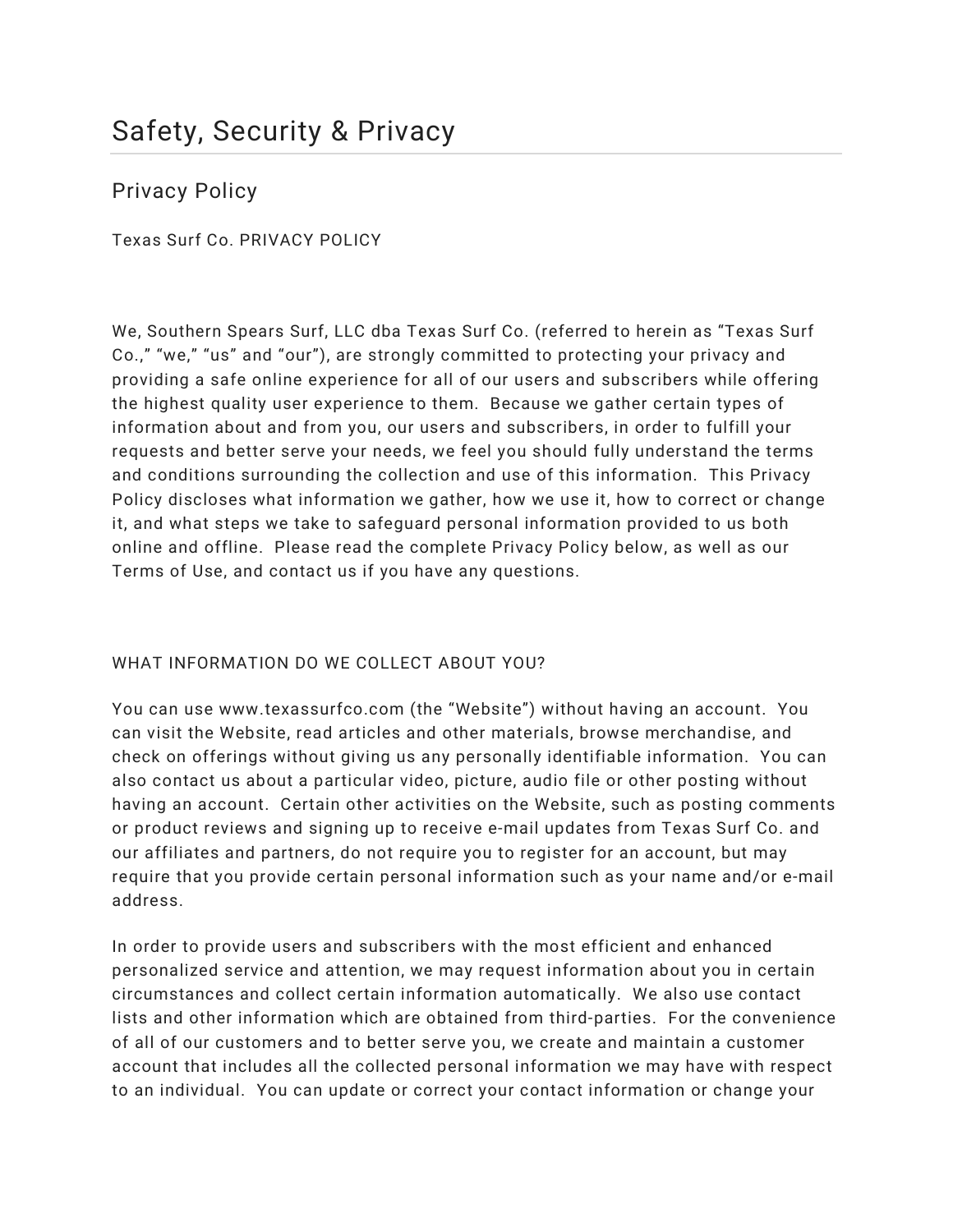preferences about receiving offers and information from us at any time, including changing your preferences about sharing information with third-parties.

This Privacy Policy also applies to your use of any Texas Surf Co. page, platform or application owned, managed or run by a third party, subject to such third party's applicable policies.

## Information You Volunteer

We collect personally identifiable information that you volunteer to us (such as your name, mailing address, e-mail address, phone number, age, gender, hobbies, family information and/or similar demographic information), when you subscribe to, or create an account with, the Website, place an order through the Website (see the section below for more information on subscriptions, account management and orders), enter a contest or sweepstakes through the Website, request a catalog or voluntarily register on the Website. Often this additional information is optional or requested anonymously in connection with a survey. Website visitors may register to receive our e-mail updates, participate in surveys, or enter online contests and sweepstakes. Registration may also be required to purchase products through the Website and participate in certain other features made available on our Website. Sometimes registration can be accomplished by submitting only an e-mail address and password. Other offerings may require the submission of additional information. Registration forms will indicate what information is required and what information (if any) is optional.

#### Information Collected Automatically

We may also automatically collect certain other information, including but not necessarily limited to, your IP and referring Website addresses, browser type, domain name and Website access times. This information helps facilitate your online experience on our Website. In addition, we use cookies to track usage patterns on our Website and to control the display of ads, as well as to offer other functionalities (such as screening for age, helping to track items in your shopping basket at websites which offer online shopping opportunities, and "recognizing" you to speed up your login when you visit our Website). You can turn off cookies, but that will affect your online experience and you may not be able to complete an order or transaction. Please see below for more detail on cookies.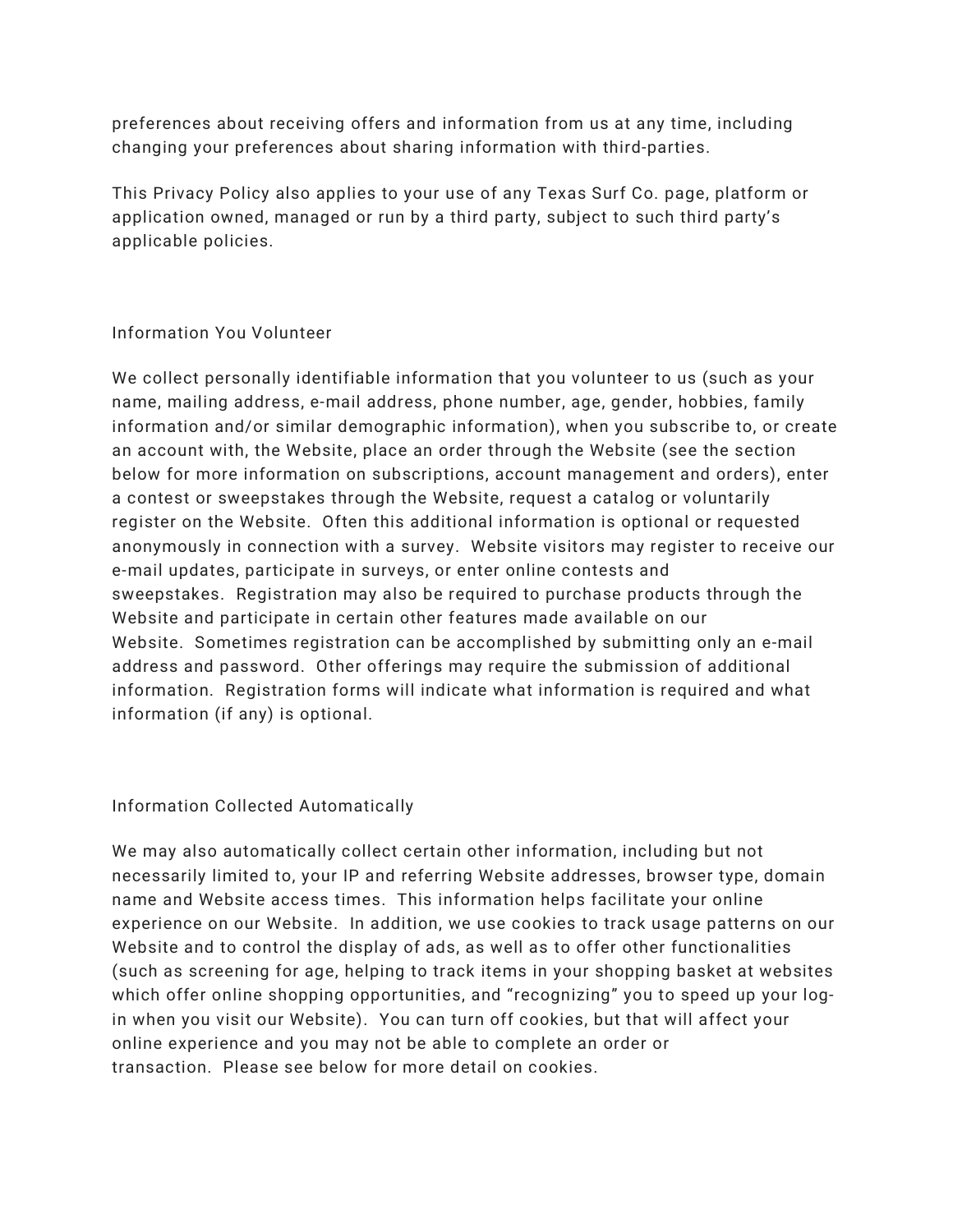## Publicly available information

The name you provide (not your e-mail address) is displayed to other users when you post a comment or product review via our Website. Remember that any comments, product reviews or other information you post is publicly available. Any comments, product reviews or other information that you post or submit to the Website may be redistributed through the Internet and other media channels, and may be viewed by the general public.

# WHAT DO WE DO WITH COLLECTED INFORMATION?

We use information you provide to fulfill your requests and improve our Website, products and services. We may, from time to time, produce reports for advertisers, sponsors and vendors containing anonymous, aggregate information about our users and subscribers, such as demographic, age and online usage information. This information allows us to provide content and offers that are most relevant to our users and subscribers and to work more closely with advertisers. We do not include any personally identifiable information of our users in these reports.

We use personal information so that we may display or send custom, personalized content to our Website visitors and send newsletters, mail, e-mails, features, promotional material, surveys and other updates, information or offers to our users and subscribers. From time to time, we may also establish business relationships with other persons or entities that we believe to be trustworthy and whose privacy policies are generally consistent with our privacy policy ("Choice Partners"). In such cases we might share and cross-reference information, including personal information about you that will enable our Choice Partners to contact you regarding products and services that you might find of interest.

To serve you better, we may also combine information you give us online, in our stores or through our catalogs. We may also combine that information with publicly available information and information which we receive from our Choice Partners or other thirdparties. We use the total mix of information to enhance and personalize your shopping experience with us, communicate with you about our products and events that may be of interest to you, and for other promotional purposes as we determine from time to time.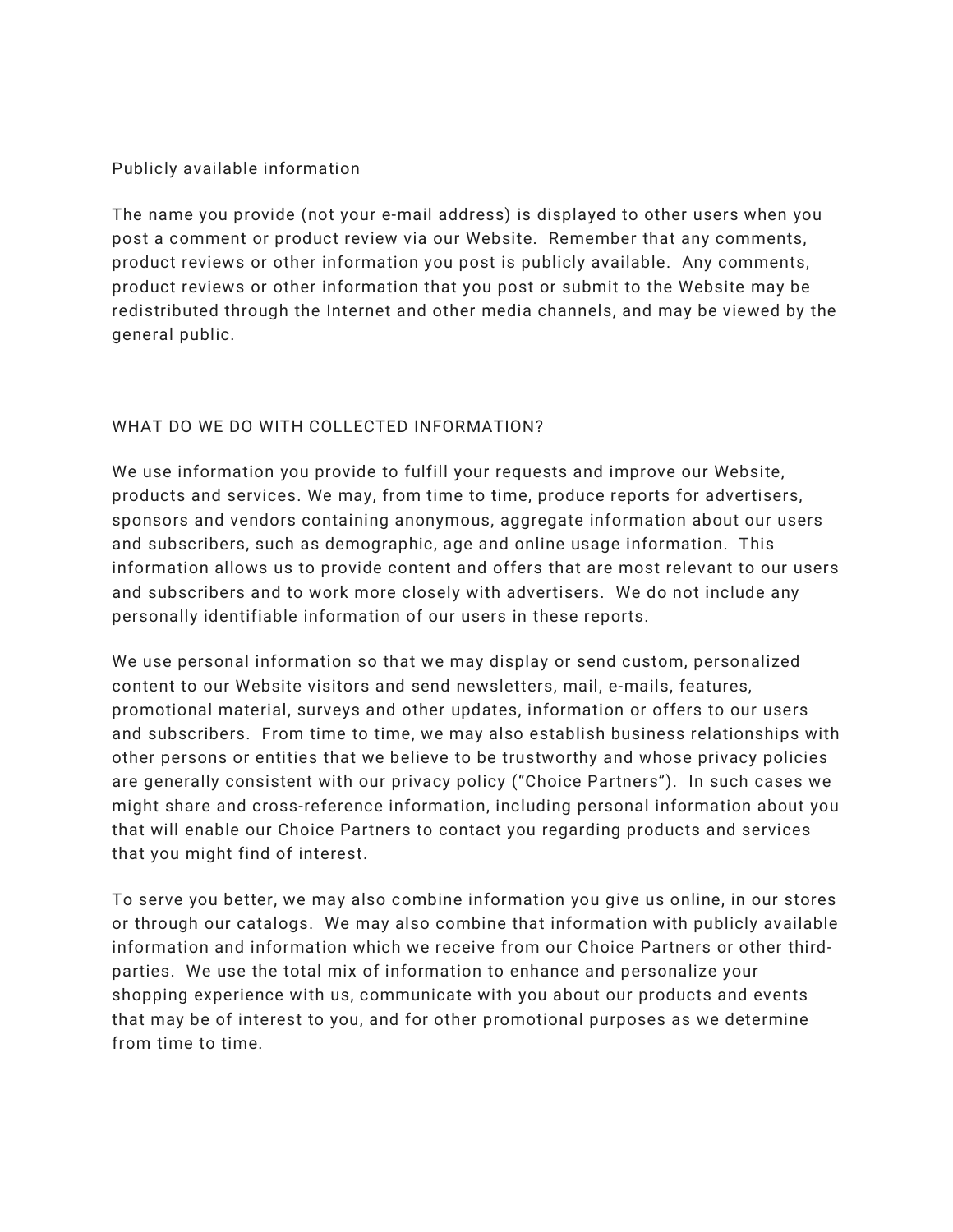A user may, at any time, opt out of receiving such information by going to the unsubscribe page and following the instructions on those pages. We also use collected information to evaluate and administer our products and services, fulfill customer requests, announce sweepstakes/contest winners, respond to any future problems, such as difficulties in navigating the Website or accessing certain features, and to gauge user trends to determine what products and services are most popular with users.

We allow users of the Website to send products, articles, videos, pictures or links by email to other parties who may be interested in them. We do not retain any e-mail addresses (unless you are a member who has already voluntarily provided your e-mail address) of either the sender or recipient of such articles or links after they are sent, and we do not share "send a friend" e-mail addresses with third-parties. We also allow users of the Website to share products, articles, videos, pictures or links through certain third-party websites. We provide such links for your reference and convenience only. A link from the Website to a third-party Website does not mean or imply that Texas Surf Co. endorses the content on that third-party Website or the operator or operations of that third-party Website.

Of course, we use personal information to allow you to subscribe online or to make product purchases on our Website. We and our technical and fulfillment agents, partners and consultants follow carefully proscribed procedures to safeguard credit card data in connection with your transactions and adhere to certain legal requirements.

# HOW DO WE SHARE PERSONAL INFORMATION?

Personal information is available to Texas Surf Co. and the technical and fulfillment agents, partners and consultants who make our Website, products and services available to you. Anonymous information is available to our advertisers, sponsors and promotional and business partners. We share your personal information with thirdparties only as described below.

#### Texas Surf Co. and Its Agents

Texas Surf Co. may access anonymous, aggregate demographic data and any personal information you provide for internal marketing purposes, including sending you notices of sweepstakes winners, new websites, services or products we offer and any other orders. To facilitate subscriptions, catalog requests and orders, Texas Surf Co. will cache your order information, and create an authorization with a merchant account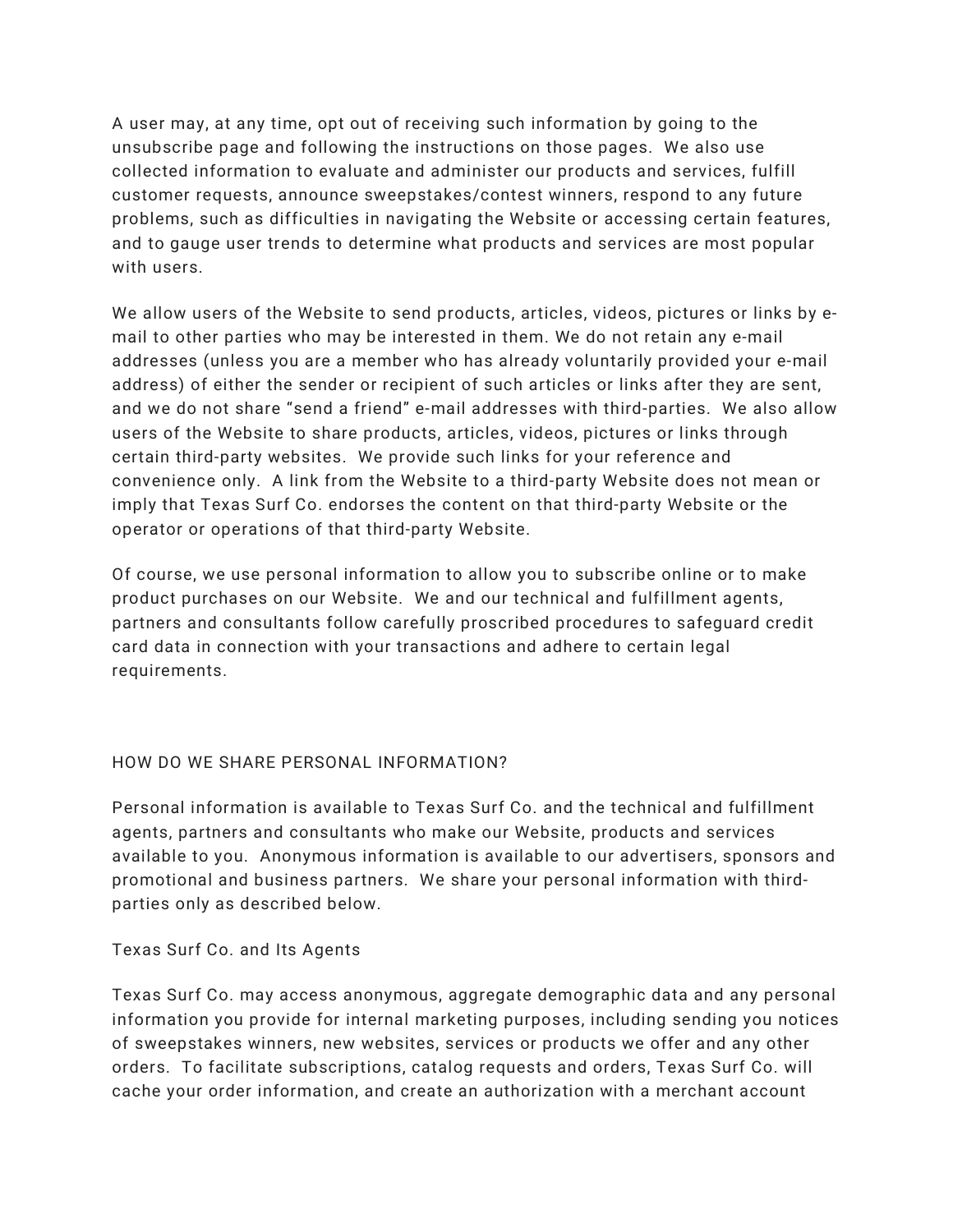(e.g., your credit card company). Website hosting firms, technical and database consultants, advertising agencies, order processing partners, customer service partners and fulfillment firms, including firms assisting us in offering contests, sweepstakes and promotions, may have access to personally identifiable information in the course of making our products and services available. All companies working for and with Texas Surf Co. must comply with our privacy policies, and are not permitted to sell your information to third-parties or to use it except as authorized by us and you, or as permitted or required by law.

## Participating Vendors

We may offer opportunities to make purchases online from special participating vendors. If we do so, we will also give participating manufacturers, retailers, wholesalers or distributors the order information and authorization for the merchant bank. Any time you order from a participating vendor, that vendor will automatically have all the information related to the order. Participating vendors have their own privacy policies, and they may use that information to advise you directly of other products and offerings that they provide. Texas Surf Co. is not responsible for these third-parties' respective privacy policies, and we urge you to inquire about their information collection and use practices. In addition, all vendors will receive the same anonymous, aggregate data that our advertisers receive.

#### Credit Card Companies

As in any transaction, your credit card company will have all relevant information about the name of the vendor, item(s) purchased, date, total cost and other information necessary to process the transaction. Texas Surf Co. will not otherwise provide any personal data to your credit card company without your permission.

# Advertisers, Sponsors and Promotional and Business Partners

We share anonymous, aggregate demographic information (such as gender, age, income, hobbies, interests, etc.), and anonymous information obtained from cookies and similar technologies, with our advertisers, sponsors, promotional and business partners, and participating vendors. No personally identifiable information is disclosed to any of these third-parties in providing these reports. Credit card numbers, bank account numbers and passwords are not shared with advertisers, sponsors or promotional partners, and are only shared with the specific vendors with whom you place an online order.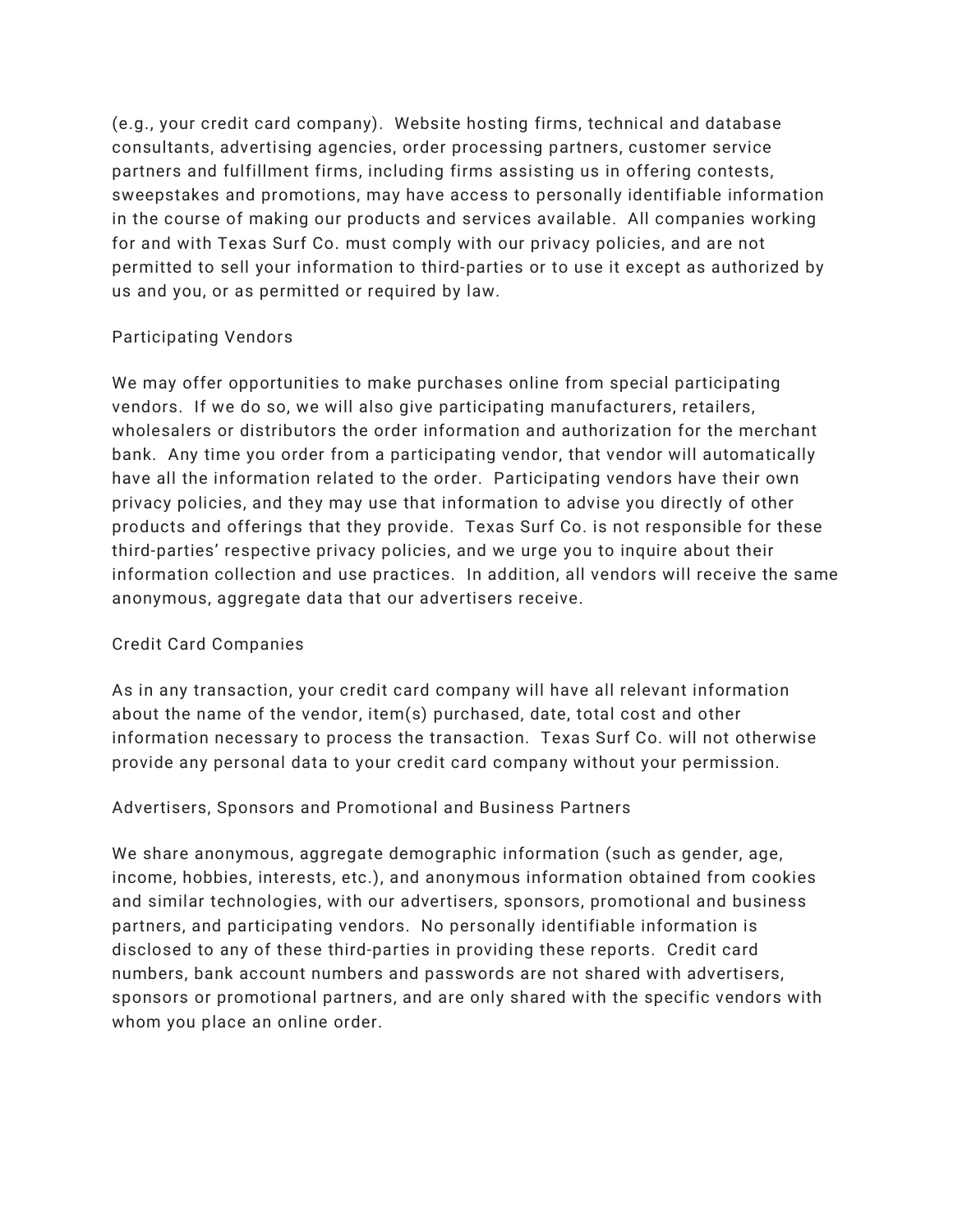Sometimes we will give you the opportunity to opt in to receive e-mail offers from third-parties not affiliated with Texas Surf Co.. If you decide to accept these offers, we will provide, with your consent, your contact information to the third-party. On our Website, visitors will also have opportunities to sign up directly with certain advertisers and sponsors to enter contests or sweepstakes or to receive e-mail updates and other information directly from them. Third-party vendors and advertisers will also use technical and other consultants. We urge visitors to review carefully the privacy policies of these firms. Texas Surf Co. is not responsible for the privacy policies and procedures of any third-party.

You should be aware that if you voluntarily disclose information, personal or otherwise, online in any community area (whether through the Website or any other service available online), that information can be collected and used by others. For example, if you use chat, forums, bulletin boards, blogs or message boards, or if you post personal information online (such as your e-mail address), you may receive unsolicited messages from others. Texas Surf Co. has no control over this use of your personal information.

#### Important Note

We reserve the right to use or disclose any information without notice or consent for the following purposes: as needed to satisfy any law, regulation or legal request; to conduct investigations of consumer complaints or possible breaches of law; to protect the integrity of our Website and our property; to protect the safety of our visitors or others; to fulfill your requests; or to cooperate in any legal investigation.

# HOW DO WE USE COOKIES?

Your web browser offers so-called "cookies" which, if you allow their use, store small amounts of data on your computer when you visit a website. Cookies do not contain any personally identifiable information about you and therefore cannot be used to identify you personally. However, cookies assist us in tracking which of our features you like best and make it easier to use the Website. We use a cookie in order to retain the contents of your shopping cart while you browse the Website. Cookies also enable us to customize our content according to your preferences. You have the ability to accept or decline cookies by modifying your browser. Although our Website is viewable even if you disable the cookie function on your browser, if you disable cookies, some advanced and customized features or offerings will not be available to you. Our third-party advertisers may also use cookies.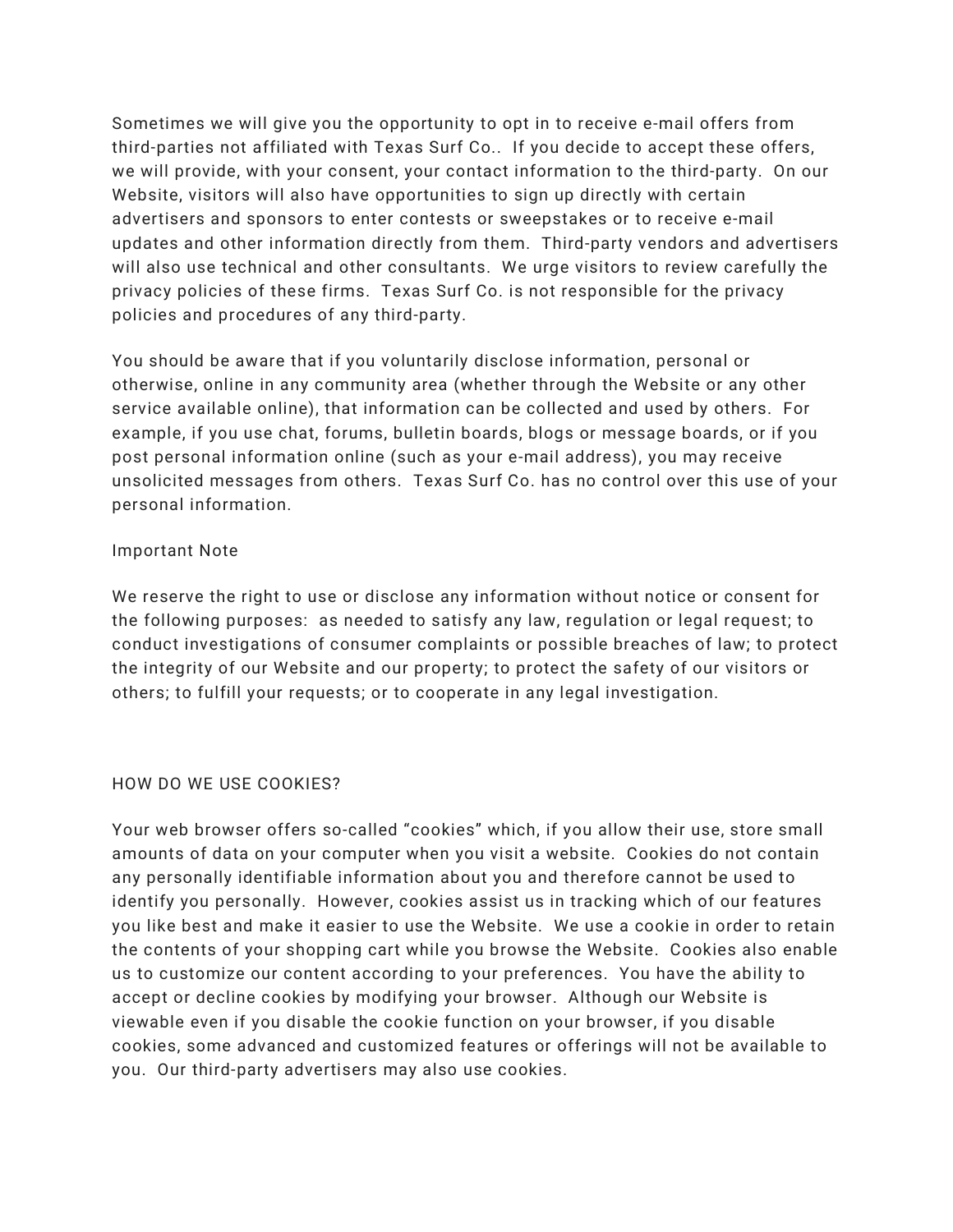#### HOW DO WE USE WEB BEACONS?

Some pages on the Website may contain electronic images known as web beacons, which are also called "single-pixel gifs." These images allow us to count users who have visited those pages and to deliver co-branded services. We also may include web beacons in promotional e-mail messages or newsletters in order to count how many messages have been opened and acted upon. Web beacons are not used to access your personally identifiable information but they are a technique we use to compile aggregated statistics about our Website usage. Web beacons collect only a limited range of information, including the time and date of page view, cookie number and description of the page on which the web beacon resides. Some of our web pages may also contain web beacons placed there by our advertising partners to help us determine the effectiveness of our advertising campaigns.

#### WHAT ABOUT THIRD-PARTY ADVERTISERS?

Some of the third-party content displayed in our Website is provided by outside companies. This content may contain cookies and may also contain web beacons. Unlike cookies and web beacons used by Texas Surf Co. in content we control on our Website, we do not have access to information collected from cookies or web beacons received in connection with third-party content. While we use thirdparties which we believe are reputable to serve some or all of the content placed within our Website, third-parties may use information (not including personally identifiable information) about your visits to our Website to assist in serving their third-party content to you. They may also share anonymous information with their clients such as date/time of the content shown, the specific content shown, the IP address and other similar information.

#### HOW CAN YOU CONTROL YOUR PERSONAL INFORMATION?

We believe that choice in how and when you are contacted is key to customer satisfaction. Therefore, we offer several ways for you to update your contact information and/or change your preferences.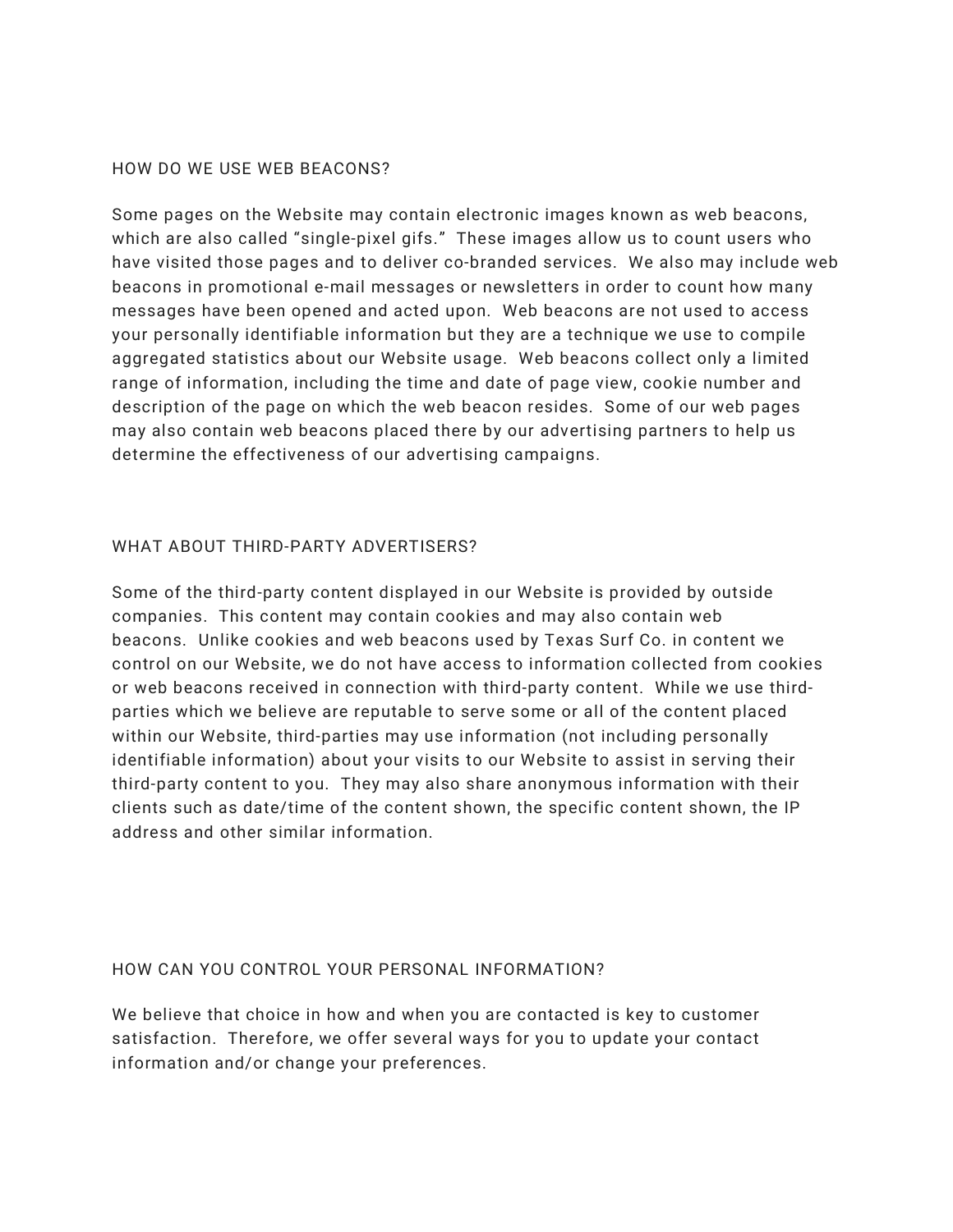You may unsubscribe to any of our e-mail updates by following the unsubscribe instructions in the body of any e-mail message.

You may write to us and update your contact information or ask that we not share your personal contact information with third-parties at: Texas Surf Co., 9310 Vista Bella, Galveston TX 77554. In those instances, we will retain your information in a "do not promote" file in our database.

You may also contact us via email at damien@texassurfco.com.

We will take commercially reasonable steps to implement your opt-out requests promptly; but you may still receive promotional information from us by mail for up to 60 days due to printing and mailing schedules, and up to 10 days for e-mail. You may also continue to receive information from those third-parties to whom your information was previously disclosed pursuant to their respective privacy policies.

# SECURITY OF YOUR PERSONAL INFORMATION

We use Secure Sockets Layer (SSL) technology to encrypt important information, such as your credit card data, in an effort to prevent unauthorized access during transmission of your orders over the Internet. We incorporate standard industry practices internally and with our service providers, which we believe suits the degree of sensitivity of the information involved to maintain the security of your personal information and to avoid its disclosure except as described in this Privacy Policy. Your personal information may also be protected by the password you created when you registered for a user account at our Website. The confidentiality of any password is yours to protect. You may change it at anytime by following the instructions on the Website where you registered.

Although we have implemented systems and procedures to secure the data maintained by us, security during Internet transmissions can never be assured. Our policy is to limit access to personal data to those Texas Surf Co. employees or agents with a specific need to access or retrieve this information. We store data on multiple service systems, in controlled environments. To maintain security, we conduct internal reviews of our security measures on a regular basis. Remember, however, that any personal information you post in comments, product reviews or elsewhere on the Website is available to anyone.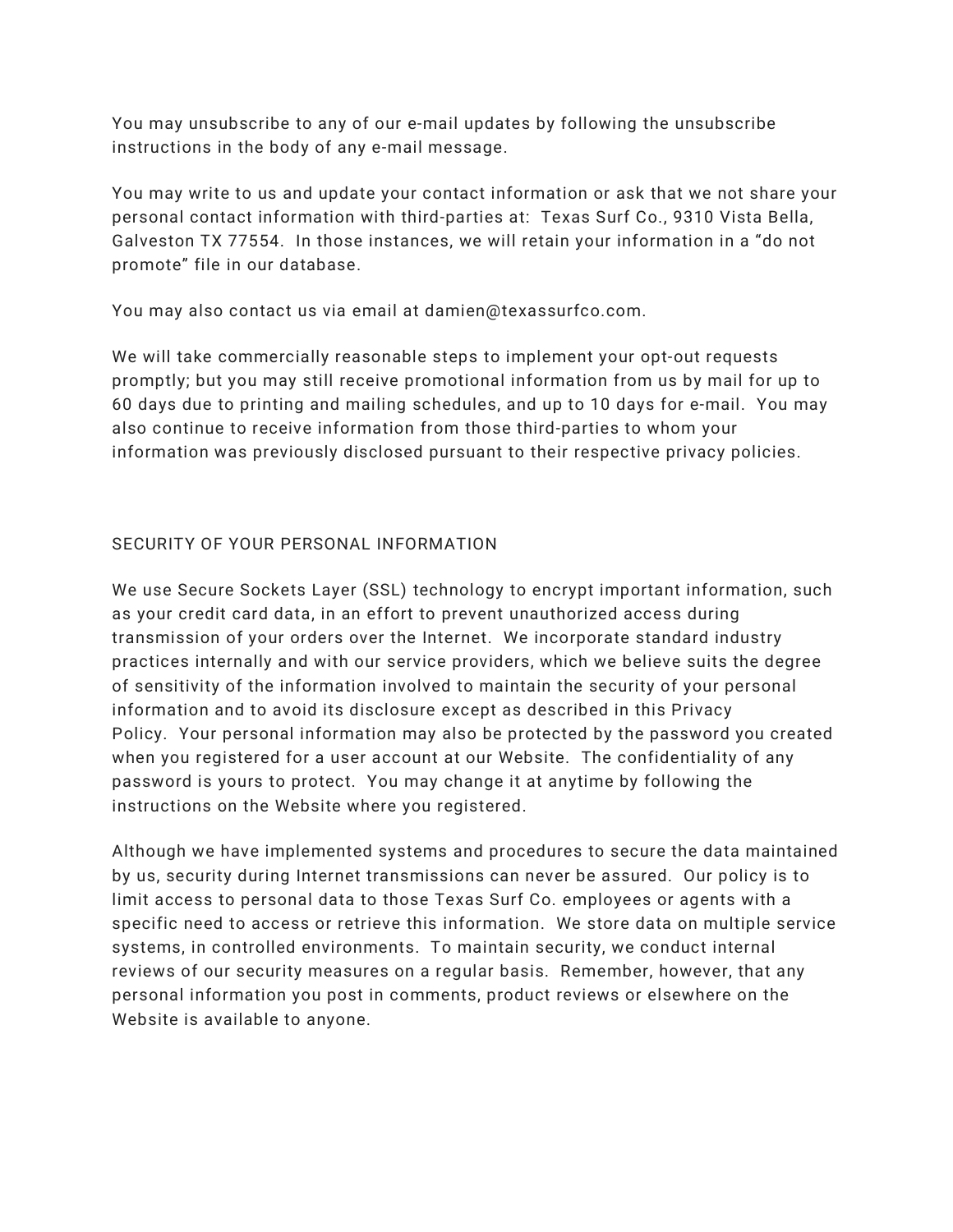#### CHILDREN'S PRIVACY

The Website may include features or material that may be appealing to children under the age of 13. Texas Surf Co. is strongly committed to protecting the safety and privacy of children who visit our Website. We do not knowingly collect personal information online from children under 13. The Children's Online Privacy Protection Act of 1998 (COPPA) and its accompanying regulations under United States federal law protect the privacy of children using the Internet. Our Website may include material and features that we believe to be unsuitable for children under 13 and which are not necessarily monitored. We encourage all parents to talk to their children about online safety and to monitor their children's use of the Internet.

# CHANGES IN CORPORATE STRUCTURE

In developing our business, we may engage in the sale of certain assets and the company itself, or parts of it, may be sold, merged or otherwise transferred. In such transactions and changes in ownership, user information, whether personally identifiable or otherwise, may constitute one of the transferred assets. Texas Surf Co. will notify affected users in accordance with the procedure for changing this Privacy Policy described below.

# VISITORS AND SUBSCRIBERS OUTSIDE THE UNITED STATES

Our Website and the servers that make the Website available worldwide are located in the United States. The Internet laws in the United States govern all matters relating to the Website. Any information you provide in subscribing to our Website or registering or ordering at our Website will be transferred to the United States. By visiting our Website and submitting information, you authorize this transfer, processing and use.

# CHANGES TO OUR PRIVACY POLICY

We will occasionally update this Privacy Policy as necessary to protect our users and to comply with a changing environment. We recommend that you check the Privacy Policy when you visit our Website to be sure that you are aware of and understand our current policy. If we make material changes to this policy, or in how we use or collect your personally identifiable information, we will prominently post such changes. We